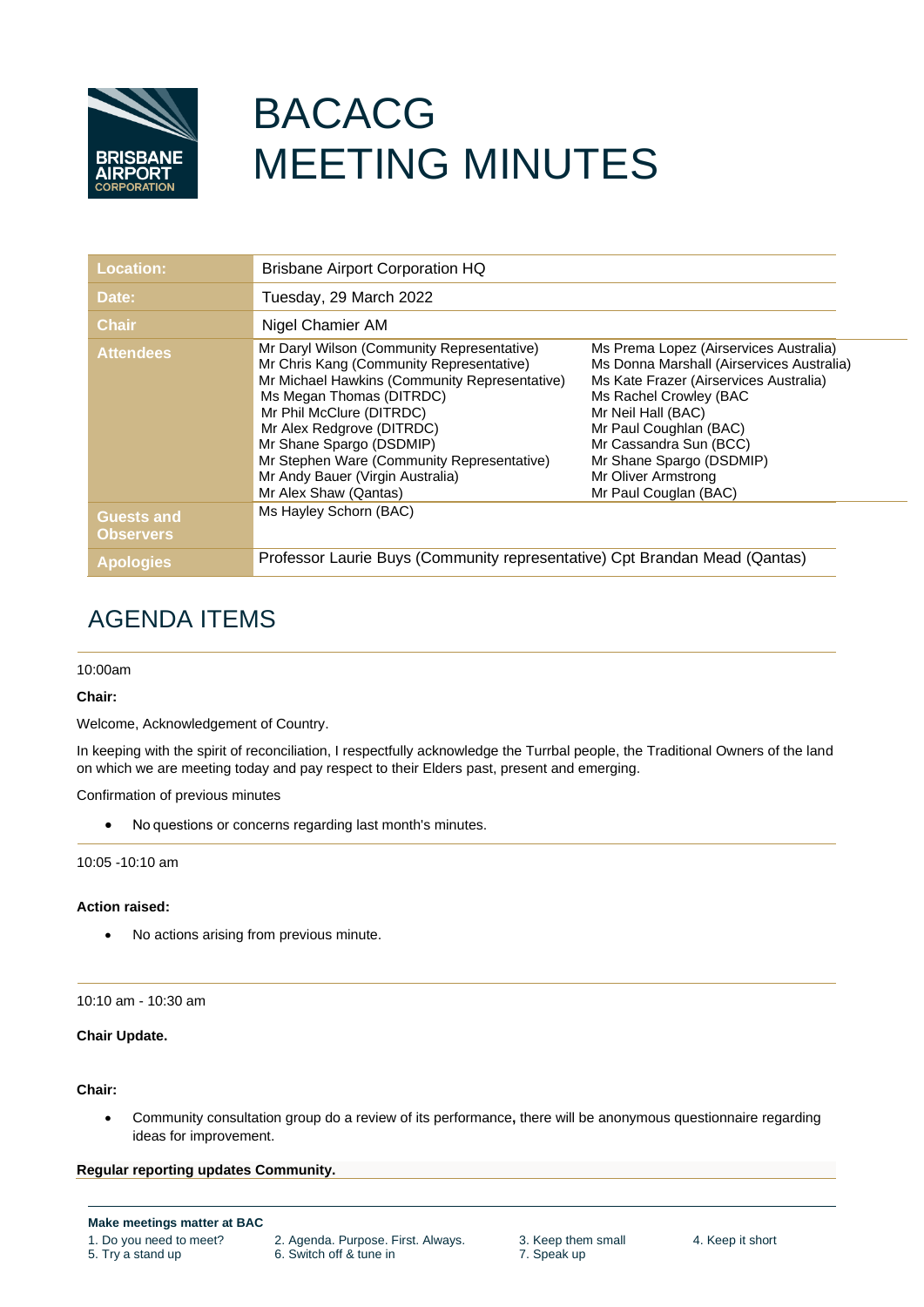

- **Chris Kang:**
- Community members have concerns with the flooding event and the drainage issue with the Pinkenba area.
- Concerns with aircraft turning early have requested the resident to provide further information time date etc.

#### *Paul Coughlan:*

- *Committed to getting contemporary models done on the drainage system. Due to the further development.* 
	- *Pinkenba has been identified as location that the consultants will be wanting to engage with.*

#### **Neil Hall:** (question emailed through from Laurie Buys)

*Our area is under the legacy flight path. Our understanding was that the new flight path would be located much further over – giving us relief from the constant flights (and the noise overhead). However, the new flight path is very, very close to us. The situation now is that we have the legacy flight path directly over-head and the new flight path very close. We are getting double noise (from both flight paths). Would you ask Airservices to provide a tracking report on the locations of the flights coming in on the new flight path and their relative position to the legacy flight path – so we can have a visual of what was planned and what is happening. Also, would Airservices explore if the new flight path can be moved over further away from the legacy flight path (as we were led to understand). It isn't reasonable to expect those of us under the legacy flight path to have more noise (double flights) and 24 hours a day – particularly if it is done to give relief to those under the new flight path (as they don't have flights 24/7 like we do).*

#### *Donna Marshall:*

• *Can investigate the above as apart of the operations review which is currently in process*.

#### **Stephen Ware:**

- General concern with the flooding, community questioning if Brisbane not just the airport has been over developed.
- Questions on when the next community consultations for the PIR would be held.

#### *Donna Marshall:*

• *Had planned for late February - March, however will place on a hold, and will wait the outcome from TRAX international review. Workshops around May – June.*

#### 10:30 am -10:50 am

#### **BACACG Website Correspondence**.

**Hayley Schorn** Email campaign is still ongoing led by the Brisbane flight Path Community Alliance. Campaign works by QR code, and the email addresses are automatically prefilled BACACG has now been added. Email print outs made available for BACACG community members.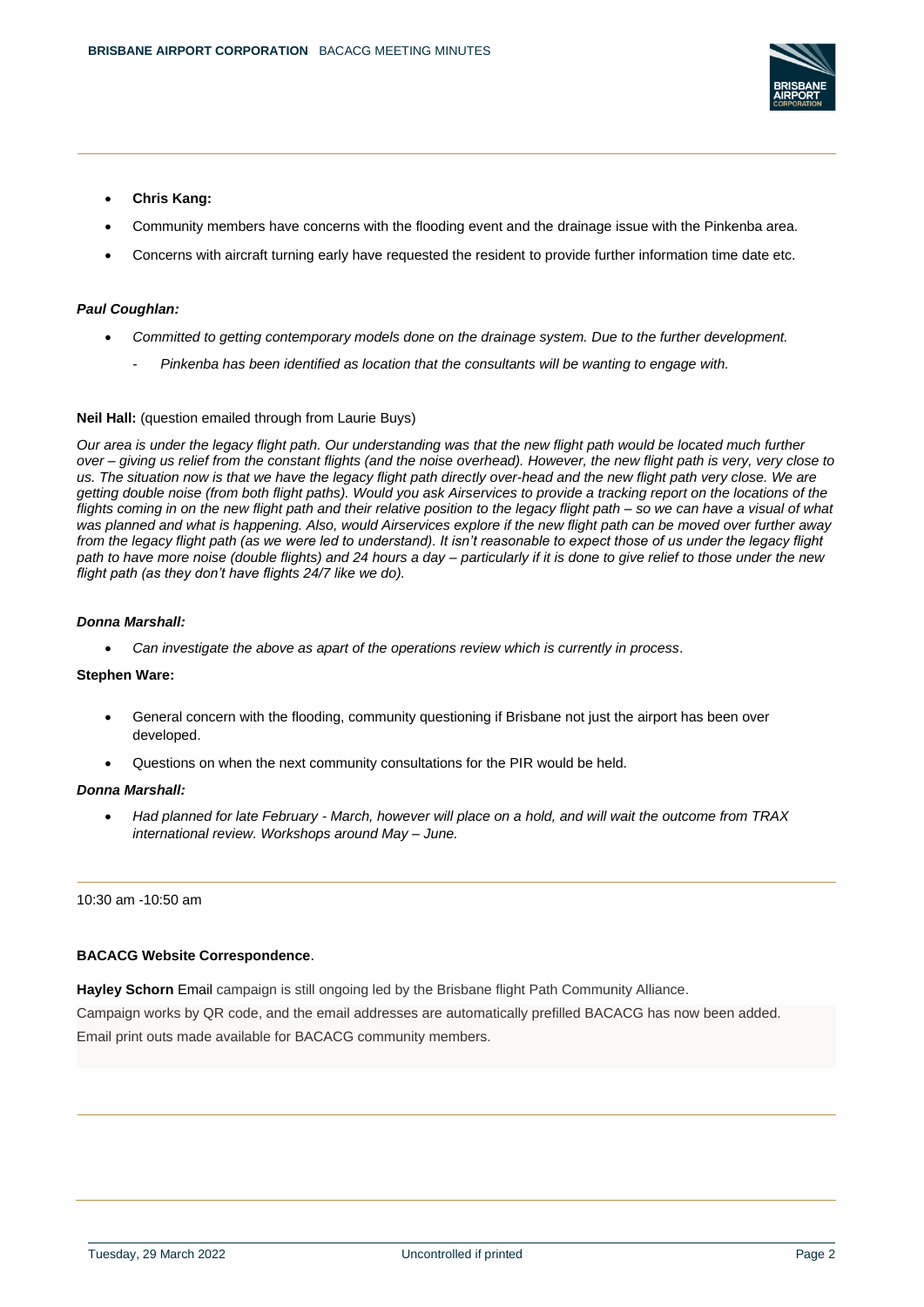

10:50 am -11:10 am

#### **Brisbane Airport Update:**

# **Rachel Crowley:**

*Refer to presentation*.

- How we performed Revenue.
- BNE Passenger and Operational update.
- Community Activities and Airport Complaints including aircraft noise.
- Noise Monitors.

#### **Neil Hall:**

*Refer to presentation*

- Aircraft movements.
- Over the bay operations. over the city.

**Chair**: TRAX international have had two meeting with the forum and the interim reports will be made available in the next couple of weeks. From there they will make s second referral to the Deputy Prime Minister in the next 10 days.

**Megan Thomas:** The report that was released in mid-January from the forum had several raised issues and recommendations. Which the Chair mentioned TRAX has done amazing job into investigating the possibilities The Forum is finalising their second report, which we except will be approved by the Deputy Prime minister to be made public.

• Wanted updates on the implementation of the trial measures that were committed to in the quarterly reports

#### *Donna Marshall:*

- *No data to present at this stage – trials did begin on the 24th of February and continued during the weather event.*
- *Temporary Noise monitor installed in Northgate.*
- *Extended the hours of SODPROPS on the weekend -8am instead of 6am.*

#### 11:10 am- 11:45 am

#### **Airservices Australia update**

#### **Kate Frazer:**

*Refer to presentation*

- Air traffic movements.
- Brisbane PIR Update.

#### **Prema Lopez**

- NCIS data.
- 2021 Year in Review.

# **Donna Marshall**

- Brisbane PIR update.
- Brisbane PIR 2021 activities summary.
- Brisbane PIR 2022- next steps.

#### **Andy Bauer:**

• Have been apart of the risk assessment for the seven-knot tail wind, can organise someone if needed to be apart of the community workshops.

# **Donna Marshall:**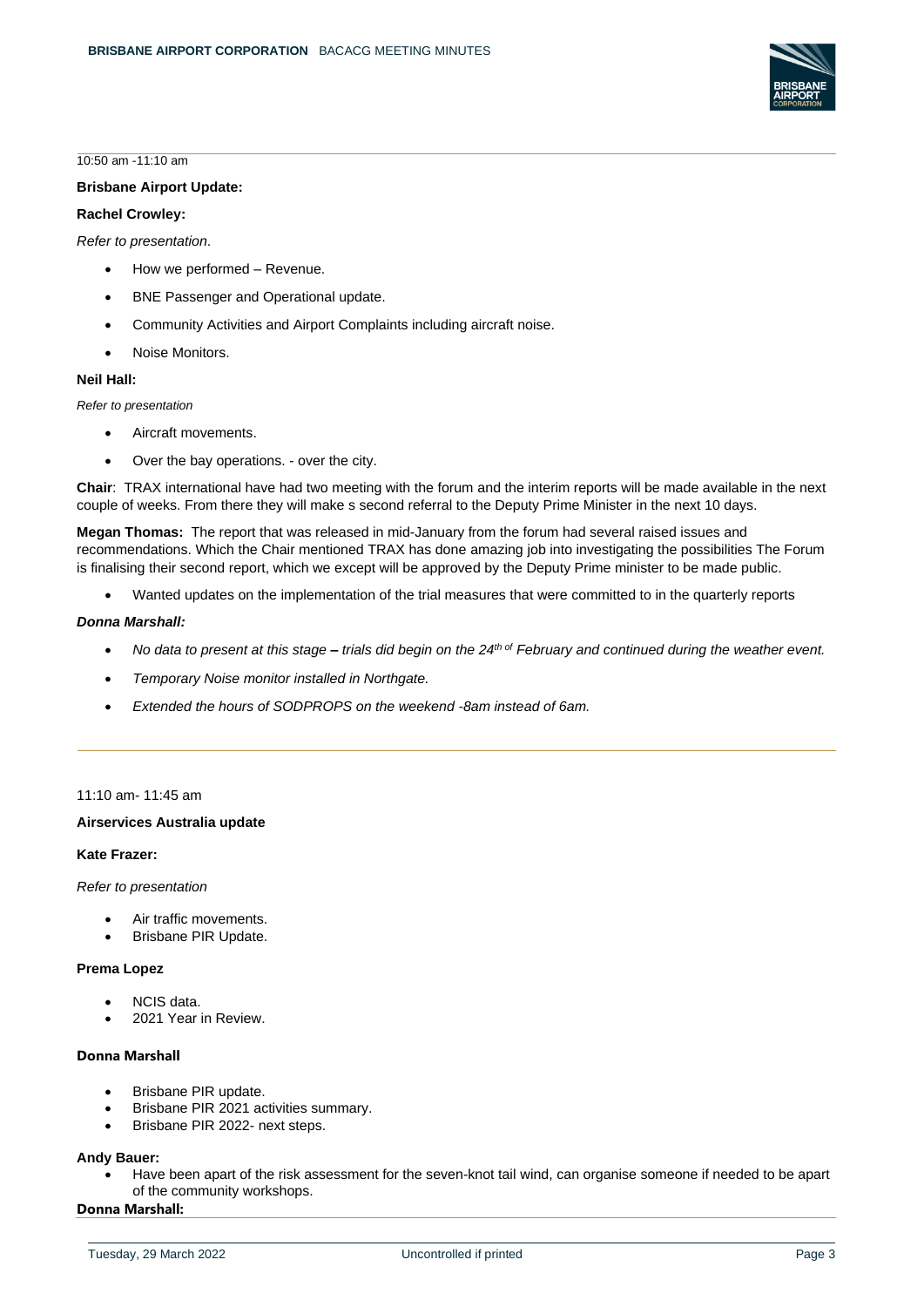

- Case will be forwarded onto CASA to make the decision by April**.**
- No time frame when CASA will have a response regarding the tail wind.

#### 11:45 am -12:00 pm

# **General Business and meeting close**.

# **Chair:**

- Thanked everyone for attending.
- Thanked both Prema Lopez and Jessica Shannon personally for their time with BACACG, and wished them all the best.

# **Rachel Crowley:**

- Currently recruiting for both Jessica Shannon, and Hayley Schorn positions.
- Thanked both Jessica Shannon and Hayley Schorn for the amazing work they did with the community.

#### **Chair:** Closed meeting**.**

Next meeting 7 June – location Sky lounge.

| $\,$ Action Items $^{\textrm{\text{!`}}}$                                                                                                                              | Owner(s)    | <b>Deadline Status</b> |             |
|------------------------------------------------------------------------------------------------------------------------------------------------------------------------|-------------|------------------------|-------------|
| AirServices to provide a tracking report on the locations of<br>the flights coming in on the new flight path and their<br>relative position to the legacy flight path. | Airservices | 7 June                 | In-progress |